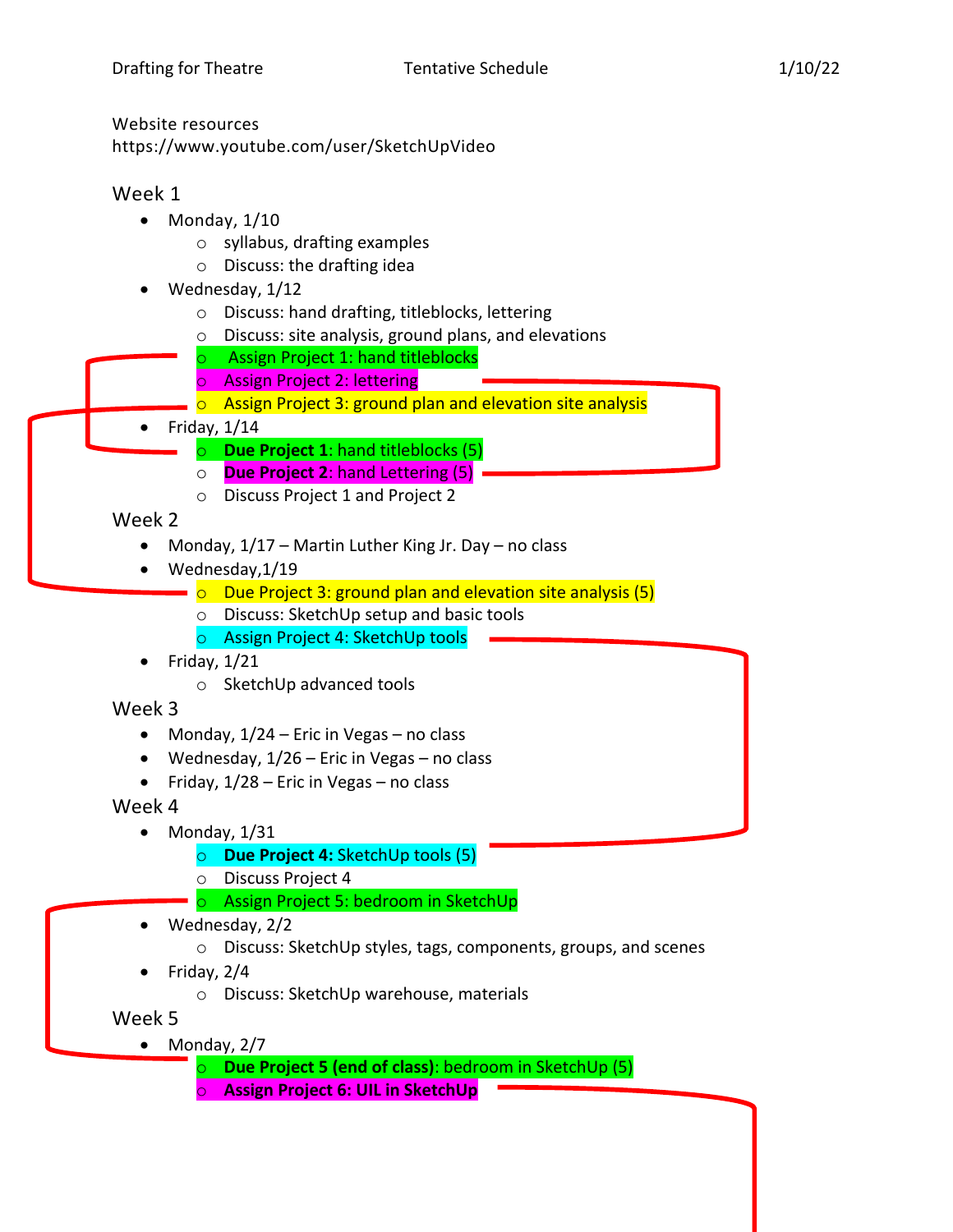- Wednesday, 2/9
	- o Work in class
- $\bullet$  Friday, 2/11
	- o Work in class

Week 6

- Monday,  $2/14$ 
	- o Due Project 6 (end of class): UIL in SketchUp (5)
- Wednesday, 2/16

## **Theory Engings** Project 7: VectorWorks videos

• Friday,  $2/18$  – Eric in Big Bend – no class

Week 7

- $\bullet$  Monday, 2/21
	- o Due Project 7: VectorWorks videos (5)
	- o VectorWorks vs. SketchUp
	- o Assign Project 8: VectorWorks tools
- Wednesday, 2/23
	- o VectorWorks setup and basic tools
- Friday,  $2/25$ 
	- o Vectorworks advanced tools

## Week 8

- Monday, 2/28
	- o Due Project 8: VectorWorks tools (5)
	- o Discuss VectorWorks tool issues
	- o Assign Project 9: bedroom in VectorWorks
- Wednesday, 3/2
	- o layers, classes, groups, materials, views
- Friday, 3/4
	- o Materials, resources

# Week 9

- Monday, 3/7
	- o Due Project 9: bedroom in VectorWorks (5)
- Wednesday, 3/9
- $\bullet$  Friday,  $3/11$ 
	- o Assign Project 10: research/present a process

# Week 10

- Monday, 3/14 Spring Break no class
- Wednesday, 3/16 Spring Break no class
- Friday, 3/18 Spring Break no class

Week 11

- $\bullet$  Monday,  $3/21$ 
	- o Due Project 10: research/present a process (5)
- Wednesday, 3/23